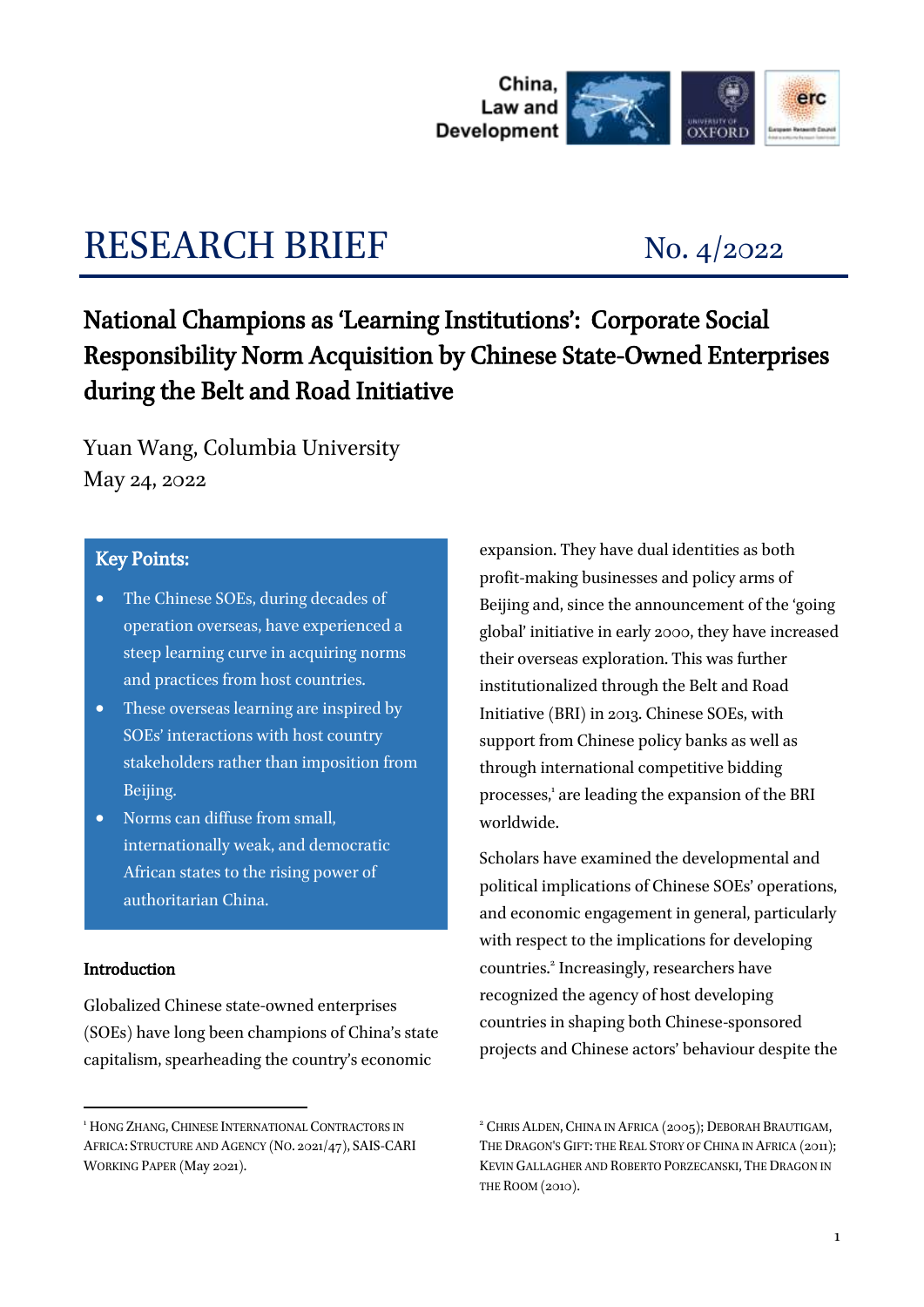power imbalance vis-à-vis China.<sup>3</sup> This Research Brief (RB) explores SOEs' active learning (norm acquisition) from small, internationally weak, and democratic African states to the rising power of authoritarian China.

Global engagement by Chinese SOEs exposes them to local and international norms and practices. Many SOEs, during decades of operations overseas, have experienced a steep learning curve in acquiring norms from host countries, particularly in countries with sociopolitical contexts starkly different from that of China. Yet it is not always clear how such exposure to host countries' norms influences the international operations of SOEs and what impact this has on China's domestic corporate practices. Scholarly work on international norm diffusion focuses on, and generally assumes, norm transmission from powerful states to less powerful states,<sup>4</sup> exchange within geographically proximate regions<sup>5</sup> or between countries with similar identities.<sup>6</sup> However, these studies do not always account for the potential for norm diffusion from Africa to China.

-

This RB contributes to the scholarly understanding of norm diffusion in conditions of power asymmetry by investigating how Chinese SOEs in Kenya learned from their interactions with host country stakeholders and adapted behaviours as exemplified in their corporate social responsibility (CSR). Drawing on my working experience in Kenya in 2013-2014, fieldwork during multiple trips to Kenya and China in 2017 and 2019, phone interviews in 2021, and secondary sources, I show that Chinese SOEs became 'learning institutions," acquiring norms such as transparency, stakeholder engagement, and gender equality from Kenyan stakeholders and Western counterparts, leading to changes in SOEs' corporate practices and culture.

The RB is organized as follows. I start by briefly introducing the socio-political context of Kenya and establishing the differences between Kenya and China. I then present the case study of AVIC International's (AVIC INTL) Africa Tech Challenge (ATC) innovation. The final section discusses the questions of why and how Chinese companies adopt such norms and practices in Kenya, and

<sup>3</sup> FOLASHADE SOULE-KONDOU, Bureaucratic agency and power asymmetry in Benin–China relations in NEW DIRECTIONS IN AFRICA-CHINA STUDIES (Chris Alden & Daniel Large, eds., 2019) 189; Yuan Wang, Executive Agency and State Capacity in Development: Comparing Sino-African Railways in Kenya and Ethiopia, COMP. POL. 54 349 (2022); Ben Lampert and Giles Mohan, Sino-African encounters in Ghana and Nigeria: From conflict to conviviality and mutual benefit, 43 J. CURRENT CHINESE AFF. 9 (2014); Frangton Chiyemura, Elisa Gambino and Tim Zajontz, Infrastructure and the politics of African state agency: shaping the Belt and Road Initiative in East Africa, CHINESE POL. SCI. REV. 1 (2022).

<sup>4</sup> LINA BENABDALLAH, SHAPING THE FUTURE OF POWER: KNOWLEDGE PRODUCTION AND NETWORK-BUILDING IN CHINA-AFRICA RELATIONS (2020); G. John Ikenberry and Charles A. Kupchan, Socialization and hegemonic power, INTERNATIONAL ORGANIZATION 44 (1990) 283; Mona Lena Krook and Jacqui True, Rethinking the life cycles of

international norms: The United Nations and the global promotion of gender equality, EUR. J. INT'L REL., 18 103 (2012). <sup>5</sup> Zachary Elkins and Beth Simmons, On waves, clusters, and diffusion: A conceptual framework, ANNALS AM. ACAD. POL. &SOC. SCI., 598 33 (2005); Arturo Santa-Cruz, Constitutional Structures, Sovereignty, and the Emergence of Norms: The Case of International Election Monitoring, INTERNATIONAL ORGANIZATION, 59 663 (2005).

<sup>&</sup>lt;sup>6</sup> Amitav Acharya, How ideas spread: Whose norms matter? Norm localization and institutional change in Asian regionalism, INTERNATIONAL ORGANIZATION 58 239 (2004); Matthias Dembinski, Procedural justice and global order: Explaining African reaction to the application of global protection norms, EUROPEAN J. INT'L REL., 23 809 (2017). <sup>7</sup> Matthew S. Erie, Chinese Law and Development, HARV. INT'L L. J., 62 51 (2021) (recognizes the learning of Chinese companies during their overseas practices; documenting Chinese actors' learning practice is a key element of CLD's work).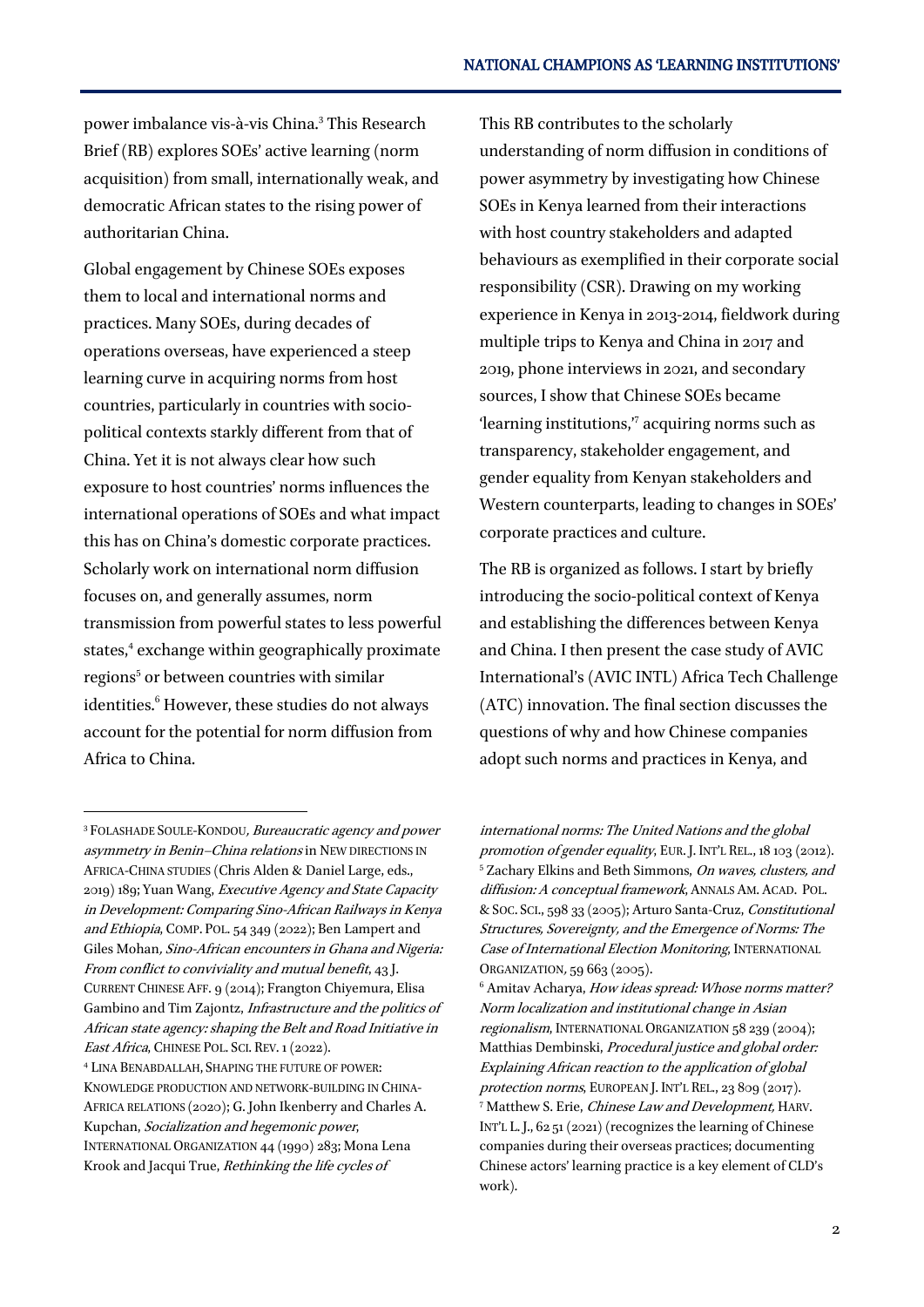ventures into Chinese domestic politics by discussing the tentative conclusion from my current research - addressing the question of whether these norms and practices acquired in Africa are transferred back into SOEs' domestic operation, generating impact on China's domestic policy-making and wider corporate practice changes.

### From China to Kenya: adapting to a different socio-political context

Kenya became a democracy in 1992 and has held multiparty elections every five years, undergoing two presidential transitions. In the most recent elections held on 8 August 2017, the incumbent Jubilee Alliance under the leadership of Uhuru Kenyatta successfully defeated the highly competitive National Super Alliance, led by the veteran opposition leader Raila Odinga.

Kenya has one of the more vibrant media landscapes on the African continent, with professional and usually Western-trained journalists serving as watchdogs. The country also has a relatively active civil society organization (CSO) sector, and trade unions remain active with approximately 57 unions representing 2.6 million workers in 2018.<sup>8</sup> The Kenyan socio-political landscape is starkly different from the highly centralized political system in China, which was further exacerbated by Xi's ascendence to power and his consolidation of personalism to an unprecedented degree after Mao. China is also home to one of the world's most restrictive media environments with its sophisticated system of

censorship.<sup>9</sup> The publication of the law on foreign non-governmental organizations in 2017 and the 2016 legislation governing philanthropy significantly reduced CSOs access to funding from foreign sources and increased supervision and funding from the government. There is only one legal labour union organization, which is controlled by Chinese government and which has long been criticised for failing to properly defend workers' rights.<sup>10</sup>  $\overline{a}$ 

Chinese companies operating in highly different socio-political context such as the one in Kenya frequently find themselves stepping into unfamiliar situations such as environmental and community welfare activism, labour unions, and media watchdogs. Kenyan employees of Chinese SOEs may resort to strikes to force the management to re-negotiate on wage and benefits, issues that Chinese managers are illequipped to deal with and which are a source of tension that reveal large cultural and management style differences.<sup>11</sup> The sheer size and visibility of the multi-billion dollar projects that Chinese SOEs work on, with frequent visits from high-profile local politicians as well as Chinese and other international political celebrities, draw these projects under the media spotlight. Used to highly controlled media serving as a mouthpiece of the Chinese government, Chinese SOEs find themselves beleaguered by 'biased' criticism in local and international newspapers and have

-

<sup>8</sup> Freedom House, Kenya profile page, [https://freedomhouse.](https://freedomhouse.org/country/kenya/freedom-world/2021) [org/country/kenya/freedom-world/2021](https://freedomhouse.org/country/kenya/freedom-world/2021) (accessed May 2022).

<sup>9</sup> Freedom House, China profile page, [https://freedomhouse](https://freedomhouse.org/countries/freedom-world/scores?sort=desc&order=Country) [.org/countries/freedom-world/scores?sort=desc&order](https://freedomhouse.org/countries/freedom-world/scores?sort=desc&order=Country) [=Country](https://freedomhouse.org/countries/freedom-world/scores?sort=desc&order=Country) (accessed May 2022).

<sup>10</sup> Ibid.

<sup>&</sup>lt;sup>11</sup> UWE WISSENBACH AND YUAN WANG, AFRICAN POLITICS MEETS CHINESE ENGINEERS: THE CHINESE-BUILT STANDARD GAUGE RAILWAY PROJECT IN KENYA AND EAST AFRICA (NO. 2017/13).' SAIS-CARI WORKING PAPER (June 2017).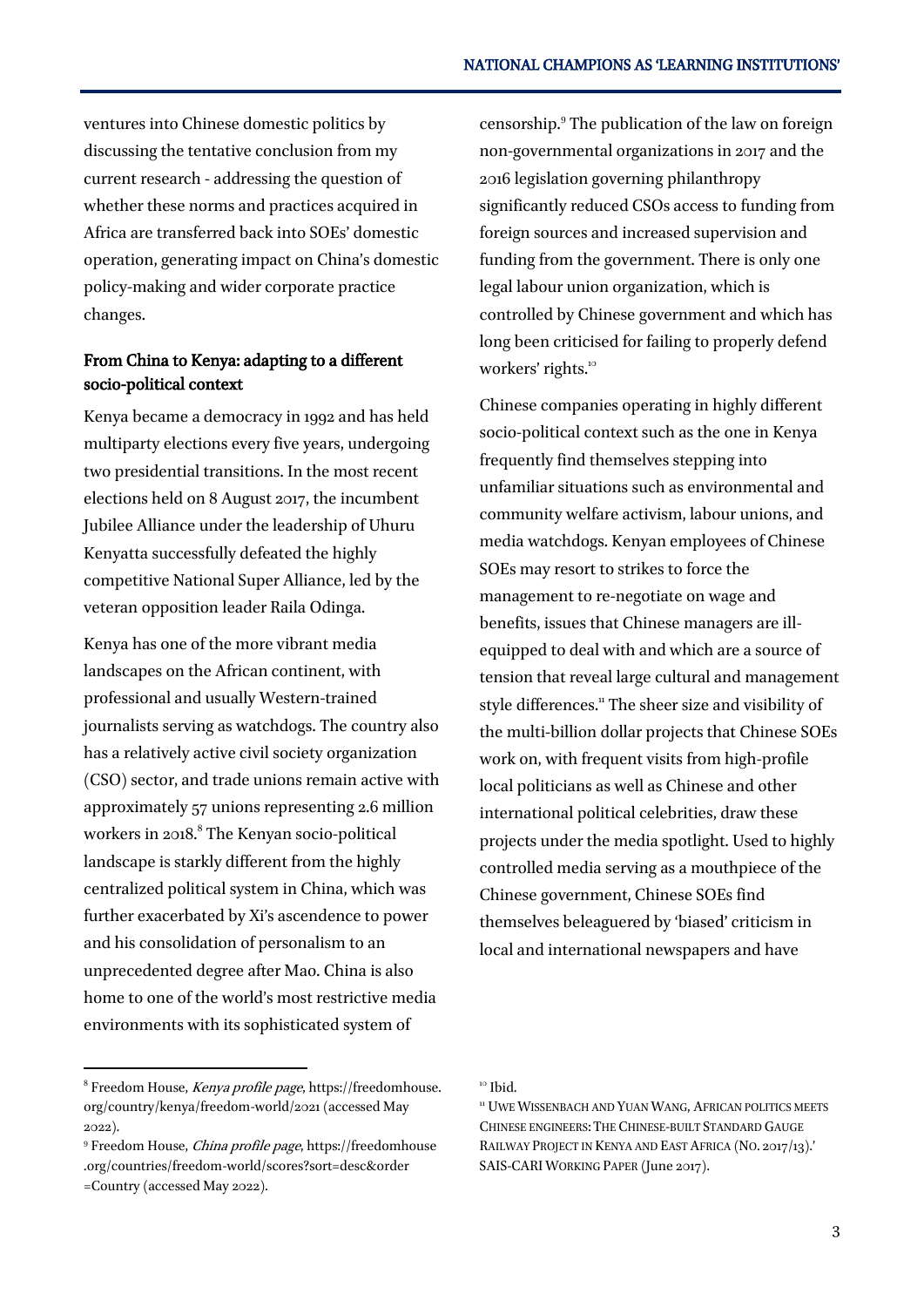therefore developed the defence mechanism of 'keeping a distance with respect [敬而远之]."

Yet some pioneering Chinese SOEs operating in Kenya, have evolved a cooperative relationship with host communities as well as with Kenyan and international media, actively incorporating local social and media norms. The following sections review AVIC INTL's CSR and public relations strategy in Kenya to illustrate this point.

#### Case study: AVIC INTL's 'Africa Tech Challenge'

AVIC INTL is a Chinese SOE headquartered in Beijing. It has six domestic and overseas listed companies and has established branches in 60 countries and regions.<sup>13</sup> In the late 2000s, a decade after its entry in Kenya,<sup>14</sup> AVIC INTL won several large contracts, including some of the largest construction projects in the country.<sup>15</sup> One project involves an equipment provision and capacity building contract for Kenyan technical and vocational training (TVET) institutions. Agreement for the first phase of this project which involved ten TVET institutions and three types of training centres (machining, electric engineering, and rapid prototyping) was signed in 2010, and has since been fulfilled. A Memorandum of Understanding (MOU) for Phase 2 was signed in 2013 and it was scheduled to end by 2020. Funding for these projects came from China Export and Import Bank (EximBank) concessional loans.

1

In 2014, the MOU between AVIC INTL and the Kenyan government was signed and pending EximBank's agreement for financing. AVIC INTL needed to show that Phase 1 was successful in order to secure future finance. However, implementation of Phase 1 on the ground was far from meeting the standard of 'success' with brand new machines purchased from China barely used. According to the then project manager, two factors were identified. Many remote towns in Kenya cannot provide stable electricity, and unstable electric current risks damaging expensive equipment. In addition, teachers in TVET institutions, even after weeks of training in China, were still not sufficiently skillful to operate the machines, let alone teach students.

Also in 2014, the China Foundation for Poverty Alleviation, a Chinese nonprofit organization with a government background, approached AVIC INTL headquarters in Beijing and proposed a CSR project featuring the provision of scholarships to African students to continue their study locally or in China. AVIC INTL headquarters allocated one million RMB (approx. US\$16 million) for the Kenyan office to implement the project in collaboration with the Foundation. AVIC INTL's Kenyan office was selected because this was the first office to start a TVET program, $^{16}$  and the scholarship proposal by the Foundation is also education-related.

<sup>&</sup>lt;sup>12</sup> Weidi Zheng, The Silent China: Toward an Anti-Essentialism Approach for South–South Encounters, INT'L J. COMM. 16, 20 (2022).

<sup>&</sup>lt;sup>13</sup> AVIC INTL corporate information page[, https://www.avic](https://www.avic-intl.cn/col_loEn?columnsId=2055)[intl.cn/col\\_loEn?columnsId=2055](https://www.avic-intl.cn/col_loEn?columnsId=2055) (accessed Jan. 27, 2021) <sup>14</sup> The Aviation Industry Corporation of China entered Kenya in mid-1990s for military aviation trading, and in 2008, AVIC INTL became an independent subsidiary company, engaging in non-military activities including project planning, project financing management, export of electromechanical products, general contracting, operation, and maintenance

of overseas engineering projects. Based on information from AVIC International corporate information page. <sup>15</sup> Ibid.

<sup>&</sup>lt;sup>16</sup> AVIC INTL Kenyan office started TVET project as early as 2008, after a Kenyan Ministry of Education delegation visited China and raised this request to export machineries and training in support of Kenyan TVET institutions. Upon initiating the TVET project in Kenya, AVIC INTL institutionalized the TVET project to replicate in other countries. AVIC INTL Kenya was also among the first SOEs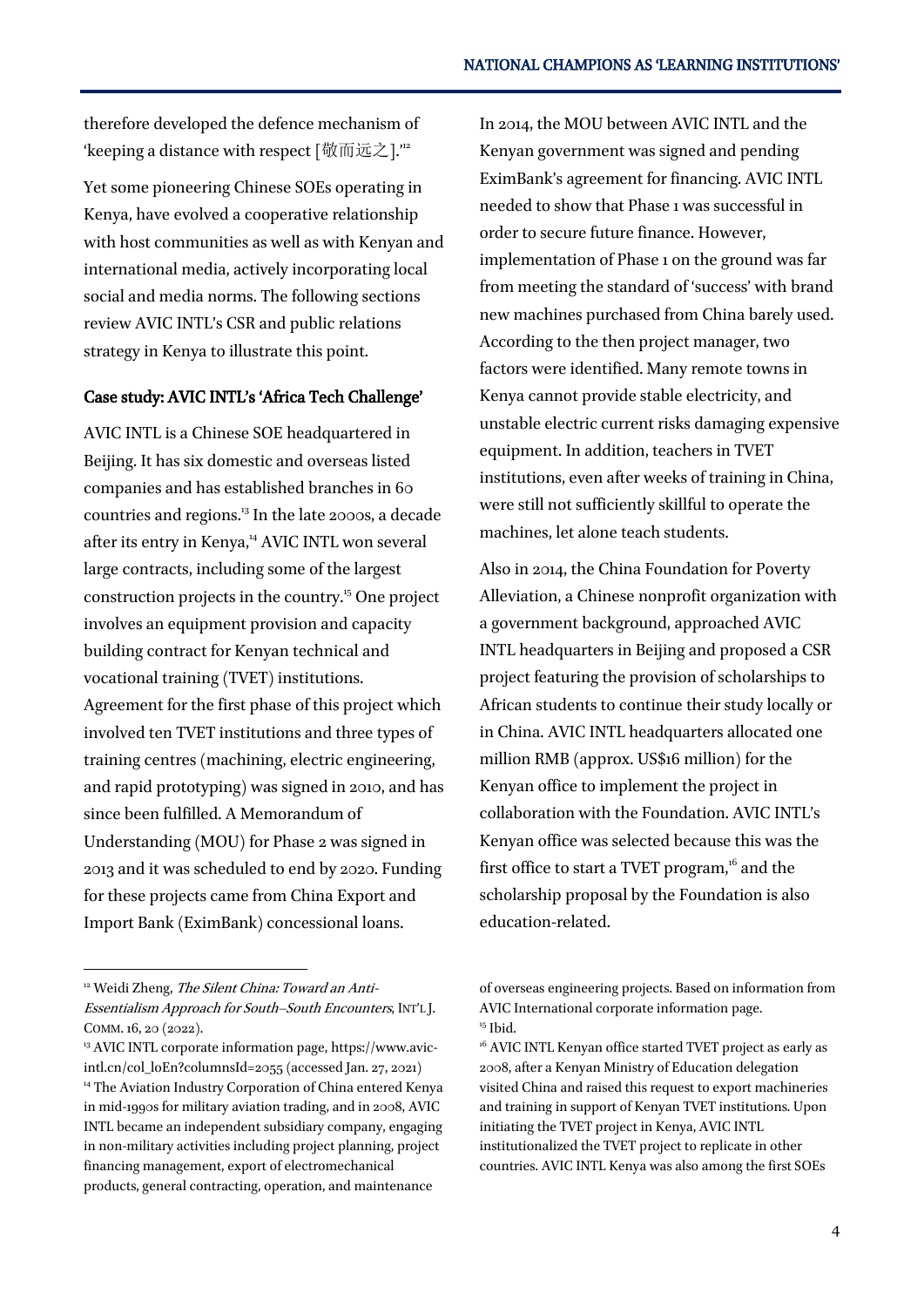The then TVET project manager Mr. Li (pseudonym) was unenthusiastic about this scholarship program. In his email to the senior management of AVIC headquarters, Li raised three difficulties in implementing the scholarship project, including the recipient selection criteria, monitoring and evaluation, and most importantly, the corrupt nature of the client ministry:

"The scholarship distribution has to rely on Kenyan Ministry of Education, which is seriously corruptive. Referencing to previous scholarship programs in cooperation with the Ministry, the scholarship tend to end up in the hands of some connected individuals (such as the nephew of the former permanent secretary); or the money were simply divided up within the Ministry of Education before they reach the students."<sup>17</sup>

Li had another idea. During a seven-hour long drive to visit a vocational school, Li told his counterpart in the Kenyan Ministry of Education, Shikoli Isalambo Benard, that AVIC INTL was trying to develop a CSR project. Sun & Qi (2017) had a subsequent quote from Benard:

"They [the AVIC International staff] were saying, 'we could build a hospital...' I said, 'All that is good, but it is being done by many people. But where you'll have impetus: you've given us huge equipment, but the equipment is just here. We're not utilizing it. So, if we have a competition to support this equipment, then really, you'll be helping us as a country to build the confidence of our students that they can make things which can actually go out there."<sup>8</sup>

-

Drawing on the Ministry's past experience of hosting vocational competitions, Benard drafted a concept paper for the creation of what eventually became the Africa Tech Challenge.<sup>19</sup> In addition to the Ministry's past experience and Benard's strong enthusiasm, Li also drew from Japan International Cooperation Agency's (JICA) long support to the Nakawa Vocational Training Institute in Uganda and experience from Japanese companies of conducting CSR and philanthropic projects – information shared via Li's friend who was working in the Japanese Embassy in Uganda at the time.<sup>20</sup> More specifically, when Li visited the Nakawa Institute, he was impressed to see that JICA's malfunctioning vehicles were sent to Nakawa for maintenance. Over the two decades of JICA's cooperation with Nakawa, there were not only education, but a combination of production and education (产教结合) projects in Nakawa, bringing business benefits to the institution in addition to training students.

Li convinced AVIC INTL headquarters to conduct a machining skill competition in cooperation with the Kenyan Ministry of Education – the ATC. Li, with the help of the Ministry, visited 26 out of 46 TVET institutions in Kenya, and received 29 team applications. In the preliminary round, 18 teams were selected with 3 members in each team, and the top 6 teams were selected to participate in the final competition. After 23 days of training, the final competition selected three winning teams to be awarded with US\$100,000 machine parts contracts and three individual awards with opportunities to continue education in China.<sup>21</sup>

to explore overseas TVET project (Interview with Mr. Li, Mar. 19, 2022).

<sup>&</sup>lt;sup>17</sup> Mr. Li's email to AVIC INTL headquarters on Feb. 21, 2014. <sup>18</sup> IRENE YUAN SUN AND QI LIN, CREATING A MARKET FOR SKILLS TRANSFER: A CASE STUDY OF AVIC INTERNATIONAL'S SKILLS TRANSFER PROGRAMS IN KENYA (NO. 2017/14), SAIS-CARI

WORKING PAPER (Sept. 2017). This was confirmed in a separate telephone interview with the then TVET project manager Mr. Li, Nov. 21, 2021.  $19$  *Id.* 

 $^{20}$  Phone interview with Mr. Li, Nov. 21, 2021. <sup>21</sup> AVIC INTL, 2014, ATC Assessment Report.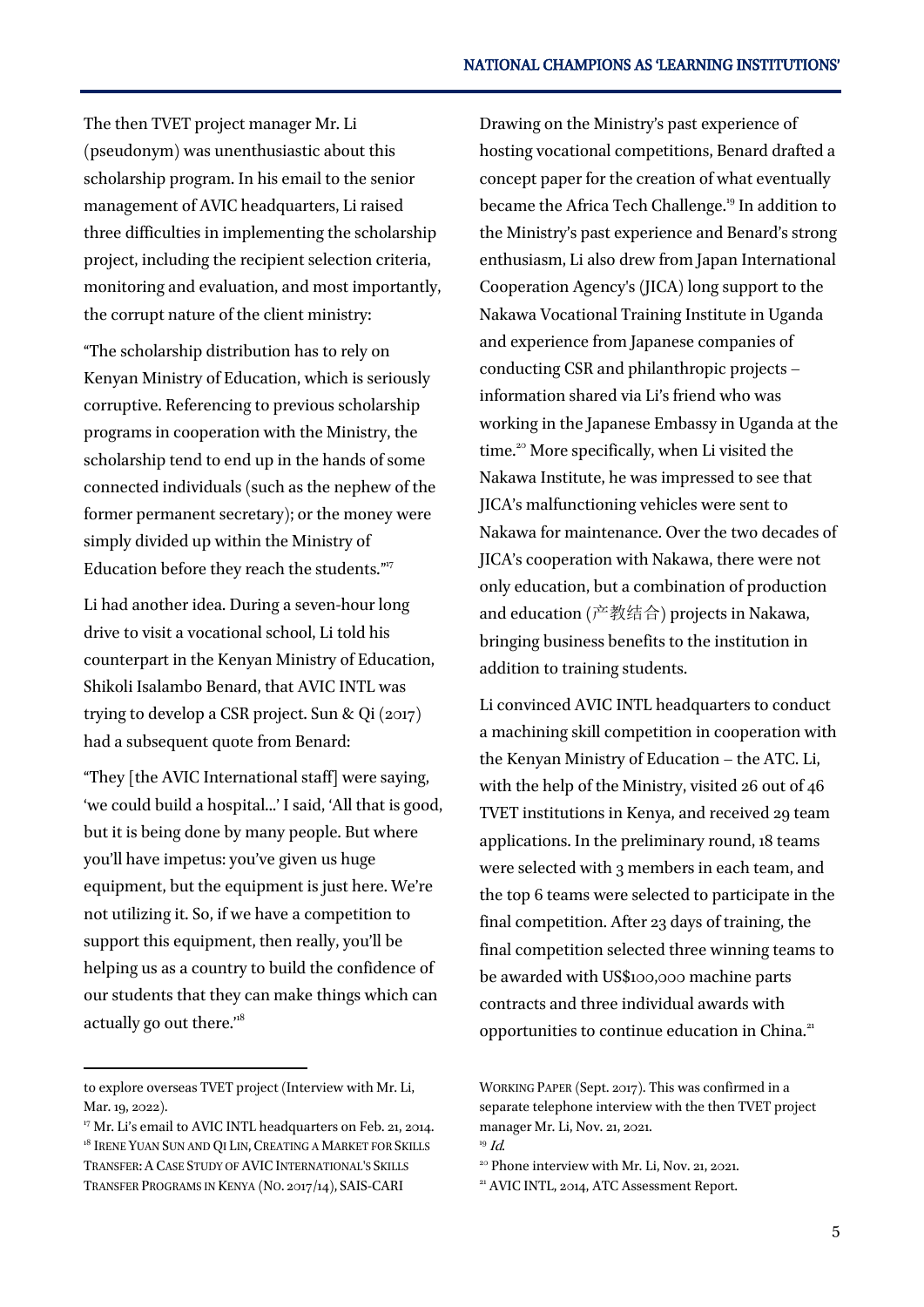AVIC INTL cooperated with the Inner Mongolia Technical College of Mechanics & Electrics to design the short training curriculum and flew two teachers from Inner Mongolia to Nairobi to train Kenyan candidates and prepare them for the competition. The ATC started in late July 2014 and the final competition was on 5 September, three months later.

The publication of the ATC was outsourced to a Kenyan public relations company. In addition to active local media engagement, AVIC INTL rented a billboard in Nairobi's busiest Harambee Avenue for multiple weeks, initiated ATC Talks,<sup>22</sup> and invited leaders from AVIC INTL and its parent company, Aviation Industry Corporation, the Chinese Ambassador, the Economic Councilor, the Kenyan Minister of Education and many other government leaders to the awards ceremony which attracted wide media coverage. An AVIC INTL internal document showing the media influence of ATC shows 53 media items of various stages of the ATC, including the opening and award ceremonies, trainings, and candidates recruitment. Nine out of the 53 pieces are from Chinese media groups in Kenya, and the rest are all Kenyan and African media. Interestingly, Western media groups are absent in this list. Li also worked to promote gender equality compatible with AVIC INTL's strictly merit-based selection criteria and made sure to have at least one female candidate for the opportunity to study in China.<sup>23</sup> The competition was held for three consecutive years with the third year including teams from Ghana, Uganda, and Zambia.

Since its initiation, the ATC has become AVIC INTL's signature CSR project, widely applauded

-

and promoted by AVIC INTL. Each year, the ATC was featured in the AVIC INTL headquarters' annual documentary series, Glories and Hope. Although the revenue of the TVET project cannot compete with construction projects from other AVIC branches, the ATC project was unique and with this project, Mr. Li was awarded AVIC INTL 'Best Overseas Employee.'

#### Discussion and conclusion

This case study involving AVIC INTL is one of many illustrating how Chinese SOEs are absorbing CSR norms overseas. Is this phenomenon a reflection of a new strategy of Beijing's economic statecraft? Or is it a decentralized exposure to and acquisition of norms and practices from African democratic states? Details of the case study indicate that the norm diffusion explanation is the more likely. First, the SOE demonstrated a learning curve with respect to CSR norms and practices in the host country. Over time, AVIC INTL developed an innovative and successful CSR project with an elevated public relations strategy and an aspect of gender equality. Second, the norm entrepreneurs within the SOE acquired the norm via interactions with host country stakeholders. AVIC INTL's norm entrepreneur is Mr. Li, the project manager. Mr. Li incorporated the expertise from Kenyan counterpart and his exposure to Japanese corporate practices and JICA projects to came up with the solution for the obstacles of his project. Finally, there is norm diffusion via the SOE's internal structure. Through AVIC INTL's internal structures, information and experiences from the SOE's field offices in Kenya were applauded by their headquarters in China

<sup>&</sup>lt;sup>22</sup> Three ATC Talks were organised - invited successful Kenyan entrepreneurs and young leaders to communicate

face-to-face with the students to share their entrepreneurial experiences and growth stories (AVIC INTL, 2014).  $23$  Phone interview with Mr. Li, Nov. 21, 2021.